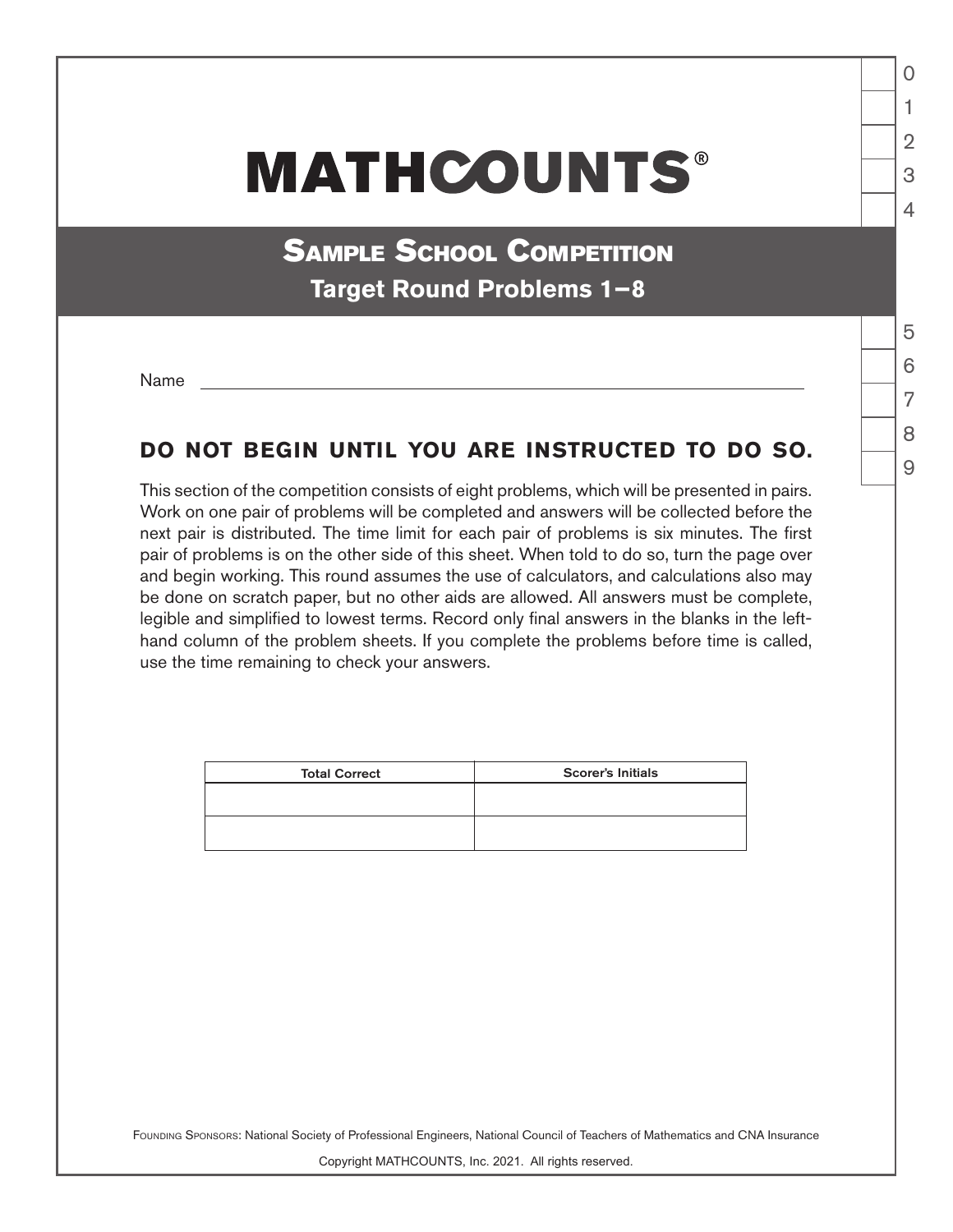Charles has opened a service, called Charlie's Chores, that performs various household chores for families in his neighborhood. The table shows the amount he charges for each chore and how many times he was hired to complete that chore in January. How much money in dollars did Charlie's Chores earn in the month of January?

| Chore               | Amount  | <b>Hires</b> |
|---------------------|---------|--------------|
| 1. clothes ironing  | \$9.50  | 10           |
| 2. dog walking      | \$7.50  | 12           |
| 3. kitchen cleaning | \$12.00 | 7            |
| 4. snow shoveling   | \$14.00 | 5            |

2. <u>points</u>

1. <u>\$</u>

Sunil draws a regular hexagon and a convex quadrilateral on a sheet of paper, so that no side of the quadrilateral lies on the same line as a side of the hexagon. What is the maximum total number of points in which the sides of the quadrilateral can intersect the sides of the hexagon?

Copyright MATHCOUNTS, Inc. 2019. All rights reserved. Sample School Target Round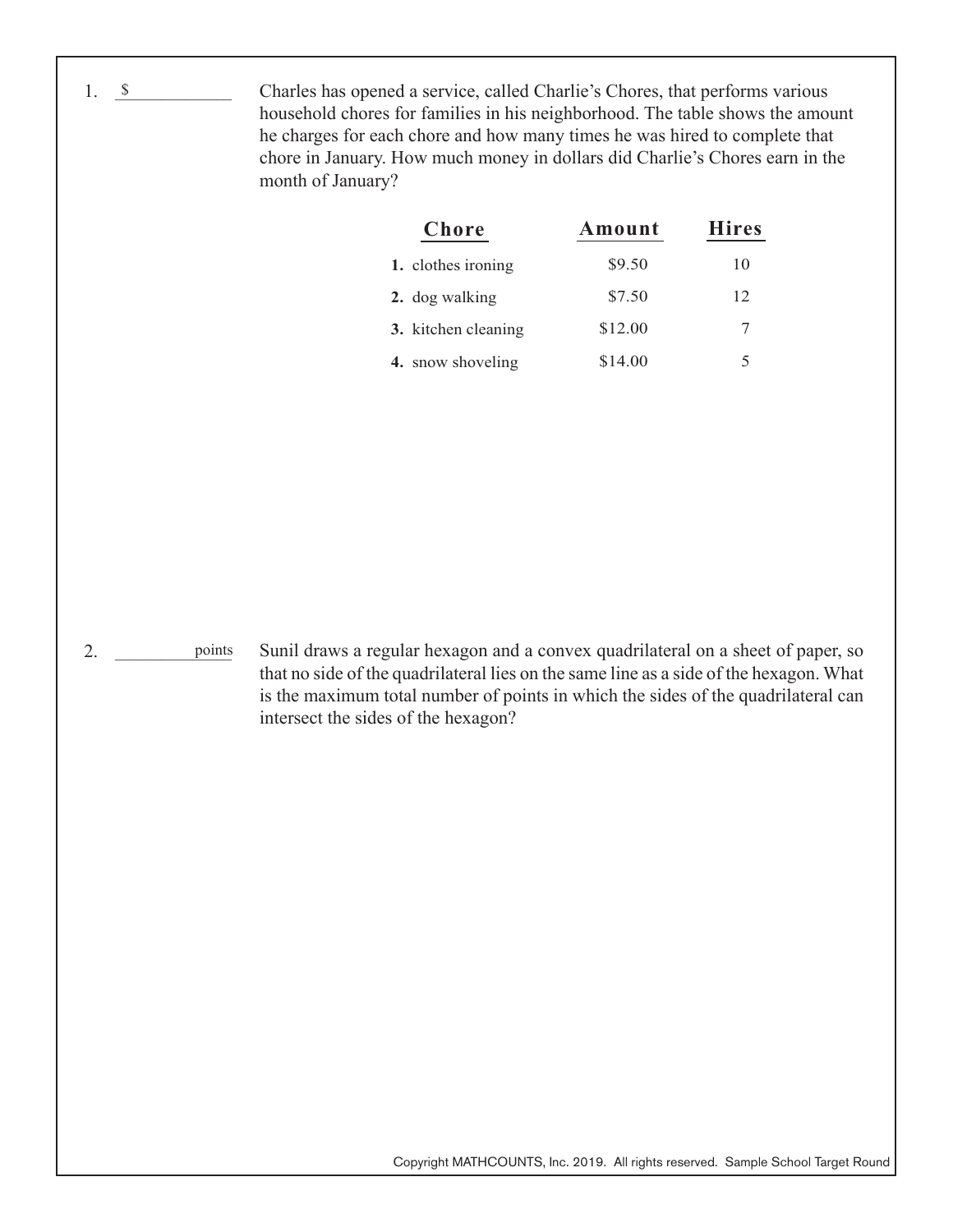| 3. | days          | Penelope and George go trick-or-treating together. Penelope gets 152 pieces of<br>candy and George gets 124 pieces of candy. Penelope eats 5 pieces of candy<br>every day, and George eats 4 pieces of candy every day. After how many days<br>will George have the same amount of candy as Penelope?                                                                       |
|----|---------------|-----------------------------------------------------------------------------------------------------------------------------------------------------------------------------------------------------------------------------------------------------------------------------------------------------------------------------------------------------------------------------|
| 4. | $\rm bushels$ | Rosie grows 160 bushels of corn per acre in a right triangular field, as shown,<br>with perpendicular sides of lengths 660 feet and 1320 feet. Given that an acre<br>equals 43,560 ft <sup>2</sup> , what is the total number of bushels of corn that Rosie grows?<br>660 feet<br>1320 feet<br>Convight MATHCOUNTS Ing. 2010 All rights reserved. Sample School Target Pour |

Copyright MATHCOUNTS, Inc. 2019. All rights reserved. Sample School Target Round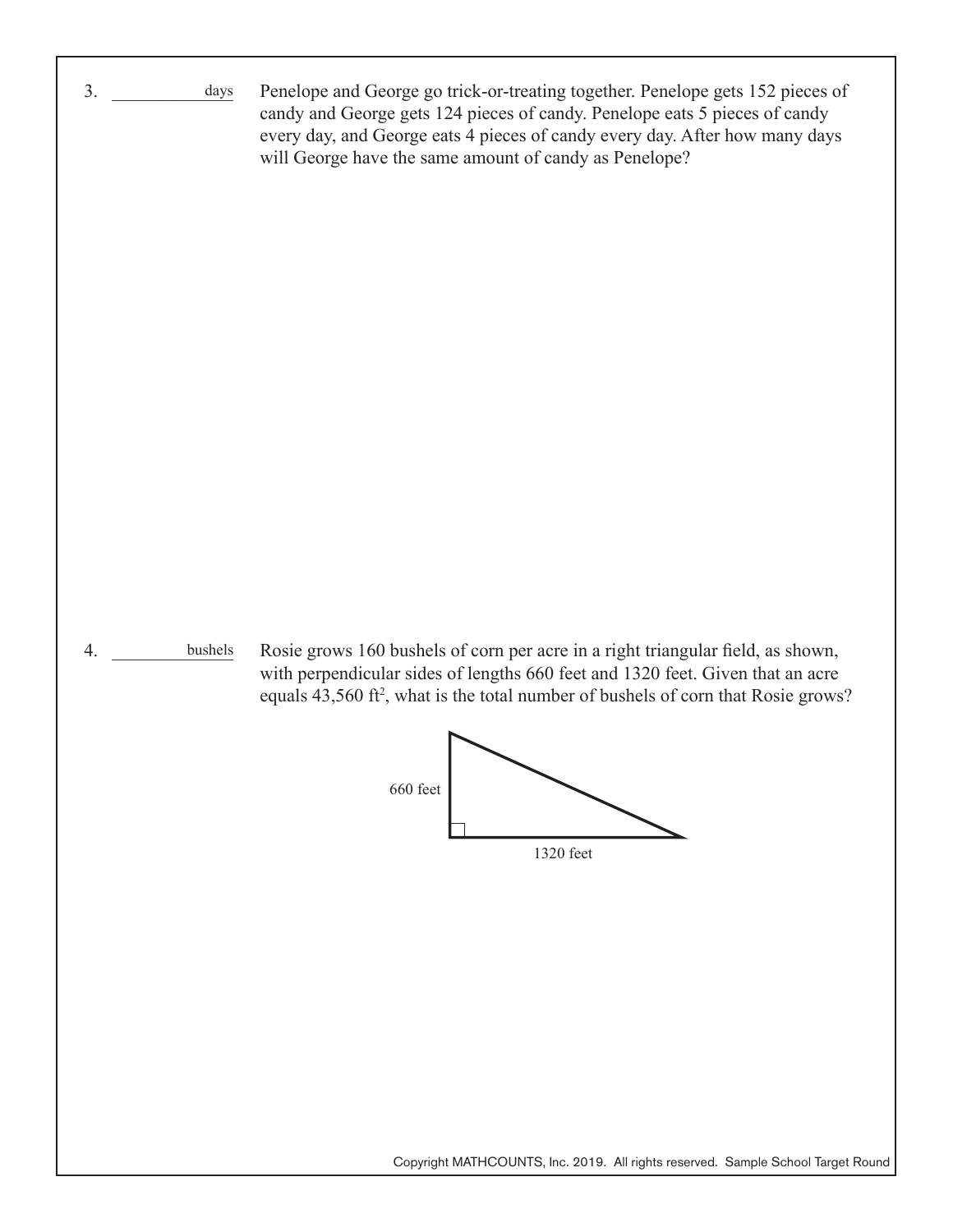